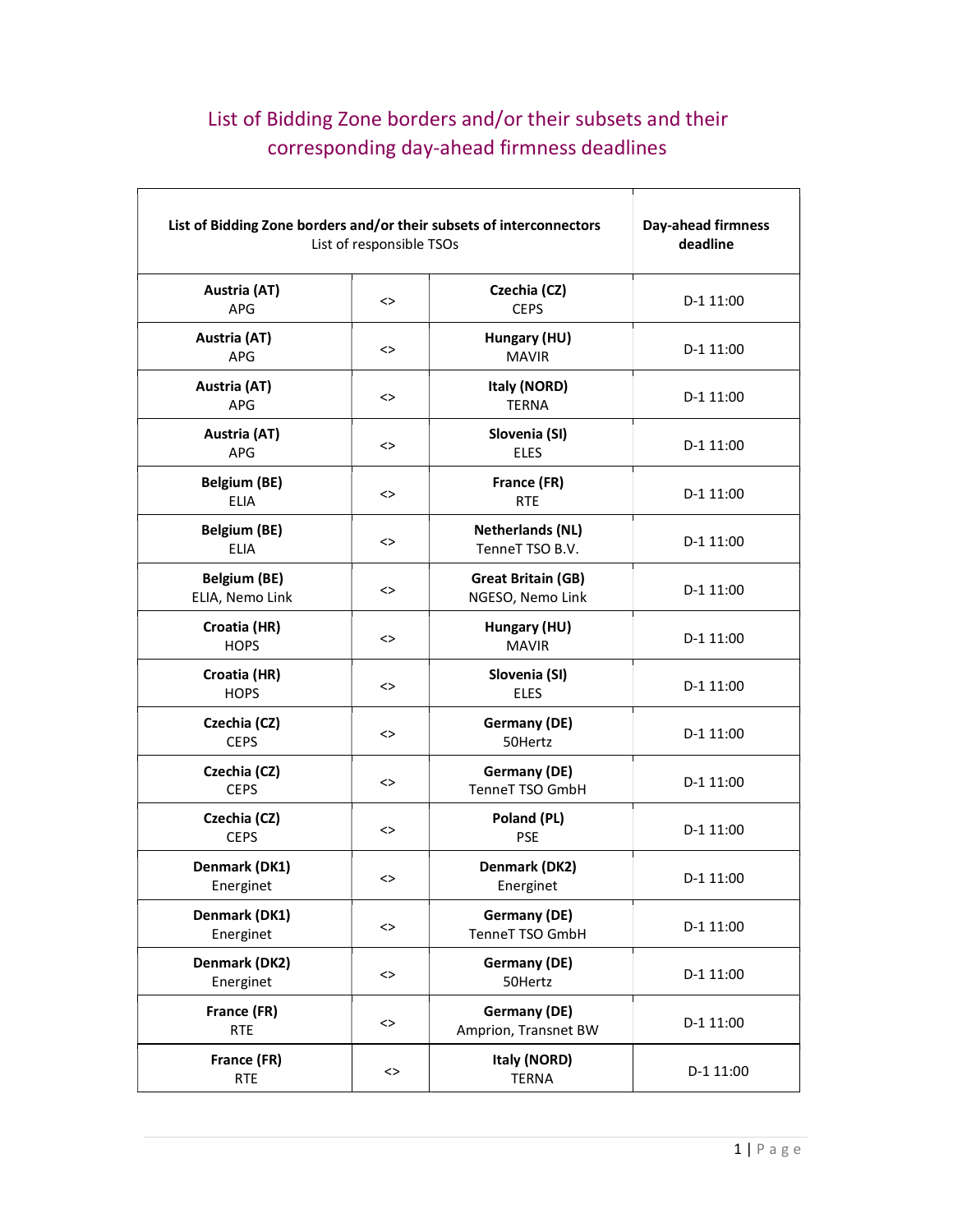| List of Bidding Zone borders and/or their subsets of interconnectors<br>List of responsible TSOs | Day-ahead firmness<br>deadline |                                                                 |           |
|--------------------------------------------------------------------------------------------------|--------------------------------|-----------------------------------------------------------------|-----------|
| France (FR)<br><b>RTE</b>                                                                        | $\left\langle \right\rangle$   | Spain (ES)<br><b>REE</b>                                        | D-1 11:00 |
| <b>Germany (DE)</b><br>Amprion, TenneT TSO GmbH                                                  | <>                             | <b>Netherlands (NL)</b><br>TenneT TSO B.V.                      | D-1 11:00 |
| Greece (GR)<br><b>IPTO</b>                                                                       | <>                             | Italy (SUD)<br><b>TERNA</b>                                     | D-1 11:00 |
| Hungary (HU)<br><b>MAVIR</b>                                                                     | $\left\langle \right\rangle$   | Slovakia (SK)<br><b>SEPS</b>                                    | D-1 11:00 |
| Slovenia (SI)<br><b>ELES</b>                                                                     | $\leftrightarrow$              | Italy (NORD)<br><b>TERNA</b>                                    | D-1 11:00 |
| Poland (PL)<br><b>PSE</b>                                                                        | $\dotsc$                       | Slovakia (SK)<br><b>SEPS</b>                                    | D-1 11:00 |
| Poland (PL)<br><b>PSE</b>                                                                        | $\leftrightarrow$              | Germany (DE)<br>50Hertz                                         | D-1 11:00 |
| Croatia (HR)<br><b>HOPS</b>                                                                      | $\left\langle \right\rangle$   | Serbia (RS)<br>EMS                                              | D-1 09:45 |
| Austria (AT)<br><b>APG</b>                                                                       | $\dotsc$                       | Germany (DE)<br>TenneT TSO GmbH, Transnet<br><b>BW, AMPRION</b> | D-1 11:00 |
| <b>Bulgaria (BG)</b><br><b>ESO</b>                                                               | $\leftrightarrow$              | Serbia (RS)<br><b>EMS</b>                                       | D-1 09:45 |
| <b>Bulgaria (BG)</b><br><b>ESO</b>                                                               | $\dotsc$                       | Romania (RO)<br>Transelectrica                                  | D-1 11:00 |
| <b>Bulgaria (BG)</b><br><b>ESO</b>                                                               | <>                             | Greece (GR)<br><b>IPTO</b>                                      | D-1 11:00 |
| Czechia (CZ)<br><b>CEPS</b>                                                                      | <>                             | Slovakia (SK)<br><b>SEPS</b>                                    | D-1 11:00 |
| Hungary (HU)<br><b>MAVIR</b>                                                                     | $\dotsc$                       | Romania (RO)<br>Transelectrica                                  | D-1 11:00 |
| Spain (ES)<br><b>REE</b>                                                                         | $\dotsc$                       | Portugal (PT)<br><b>REN</b>                                     | D-1 11:00 |
| <b>Estonia (EE)</b><br>Elering                                                                   | $\dotsc$                       | Latvia (LV)<br>AST                                              | D-1 11:00 |
| Denmark (DK1)<br>Energinet                                                                       | $\dotsc$                       | <b>Netherlands (NL)</b><br>TenneT TSO B.V.                      | D-1 11:00 |
| <b>Great Britain (GB)</b><br>NGESO, BritNed                                                      | $\dotsc$                       | <b>Netherlands (NL)</b><br>TenneT TSO B.V., Britned             | D-1 11:00 |
| France (FR)<br>RTE, Eleclink*                                                                    | <>                             | <b>Great Britain (GB)</b><br>Eleclink*                          | D-1 09:00 |